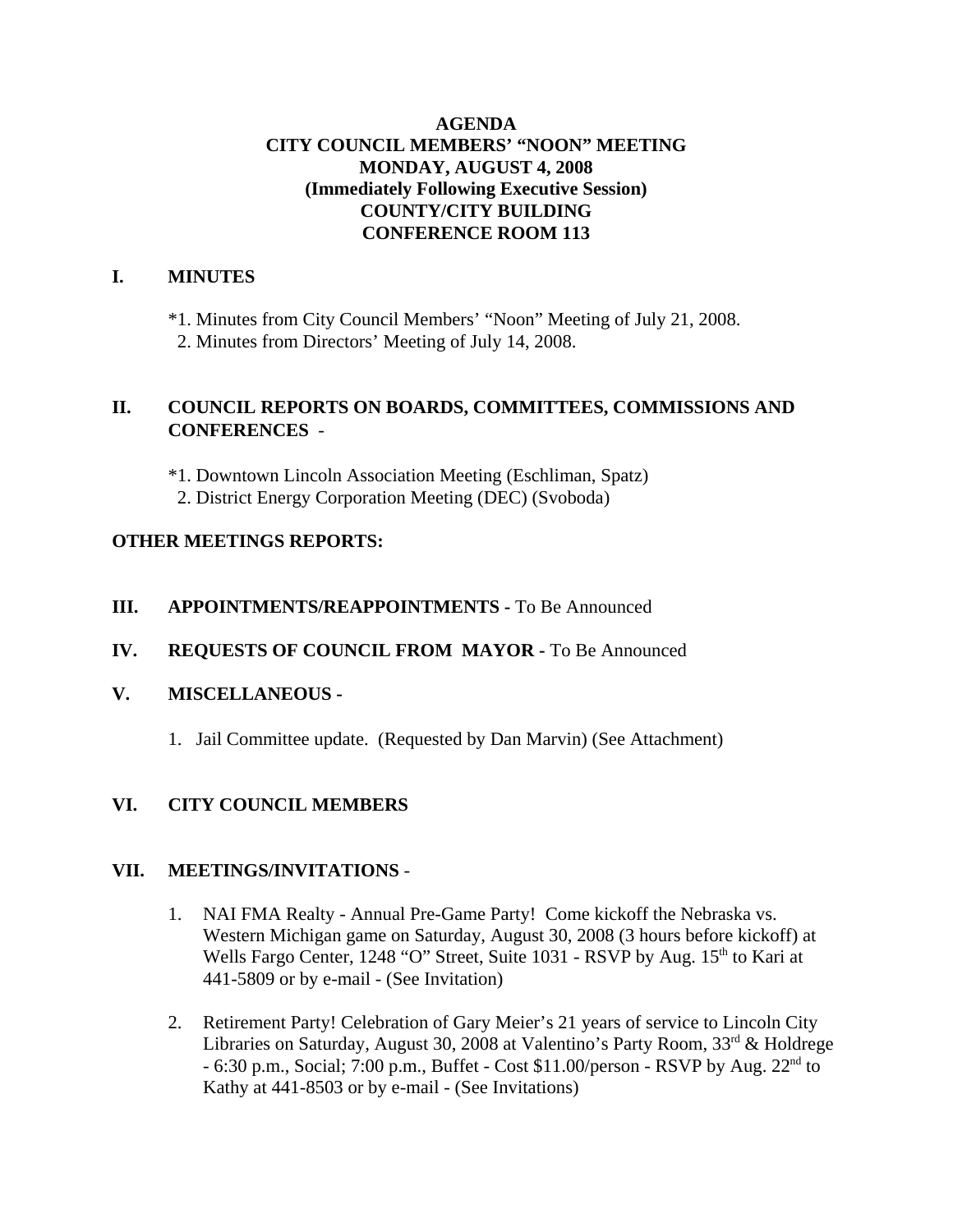- 3. Updowntowners, Inc., "Locked In At The State Pen" on Thursday, August 14, 2008 from 11:45 a.m. to 1:00 p.m. at the Nebraska State Penitentiary, 4201 S.  $14<sup>th</sup>$  Street -Cost: Members  $$12/G$ uests  $$15$  a person - RSVP by Aug.  $11<sup>th</sup>$  to 434-6902 - (See Invitation)
- 4. Latsch's Office Product & Procurement Specialists-92nd Anniversary Celebration Product Show at Haymarket Park, Salt Dog Stadium, 403 Line Drive Circle on Tuesday, August 12, 2008 from 11:00 a.m. to 1:30 p.m. - Lunch will be provided - RSVP by Aug.  $5<sup>th</sup>$  to 323-7222 - (See Invitation)
- 5. Invited as a guest of BryanLGH Foundation Board Member Lloyd Hinkley to our next Community Leaders Luncheon on Thursday, August 14, 2008 from 12:00 Noon to 1:30 p.m. at the Bryan Plaza Conference Center, 1500 South 48<sup>th</sup> Street - RSVP by Noon on Aug.  $11<sup>th</sup>$  to 481-8605 or returning the enclosed RSVP card or by e-mail - (See Invitation)
- 6. Lincoln Chamber of Commerce invites you to attend the following Ribbon Cuttings: - Please RSVP to Kathy Hale at 436-2385 or E-Mail: -
	- A.) GT Exhaust Systems, 4121 NW 37<sup>th</sup> Street on Thursday, August 14, 2008 at 11:00 a.m.
	- B.) Highland View Apartments, (location to be announced later) on Tuesday, August 19, 2008 at 10:00 a.m.
- 7. Center for People in Need invites you to Visit 'Tools for Education' Distribution on Friday & Saturday, August  $8<sup>th</sup>$  &  $9<sup>th</sup>$ , 2008 - The event will be at the Center, 3901 N.  $27<sup>th</sup>$  Street during the following times: - Aug.  $8<sup>th</sup>$  from 10:00 a.m. to 4:00 p.m.; Aug.  $9<sup>th</sup>$  from 9:00 a.m. to 1:00 p.m. - Please RSVP if (and when) you can visit to Susan Hale by e-mail - (See Invitation)

### **VIII. ADJOURNMENT**

#### **\*HELD OVER FROM JULY 28, 2008.**

ca080408/tjg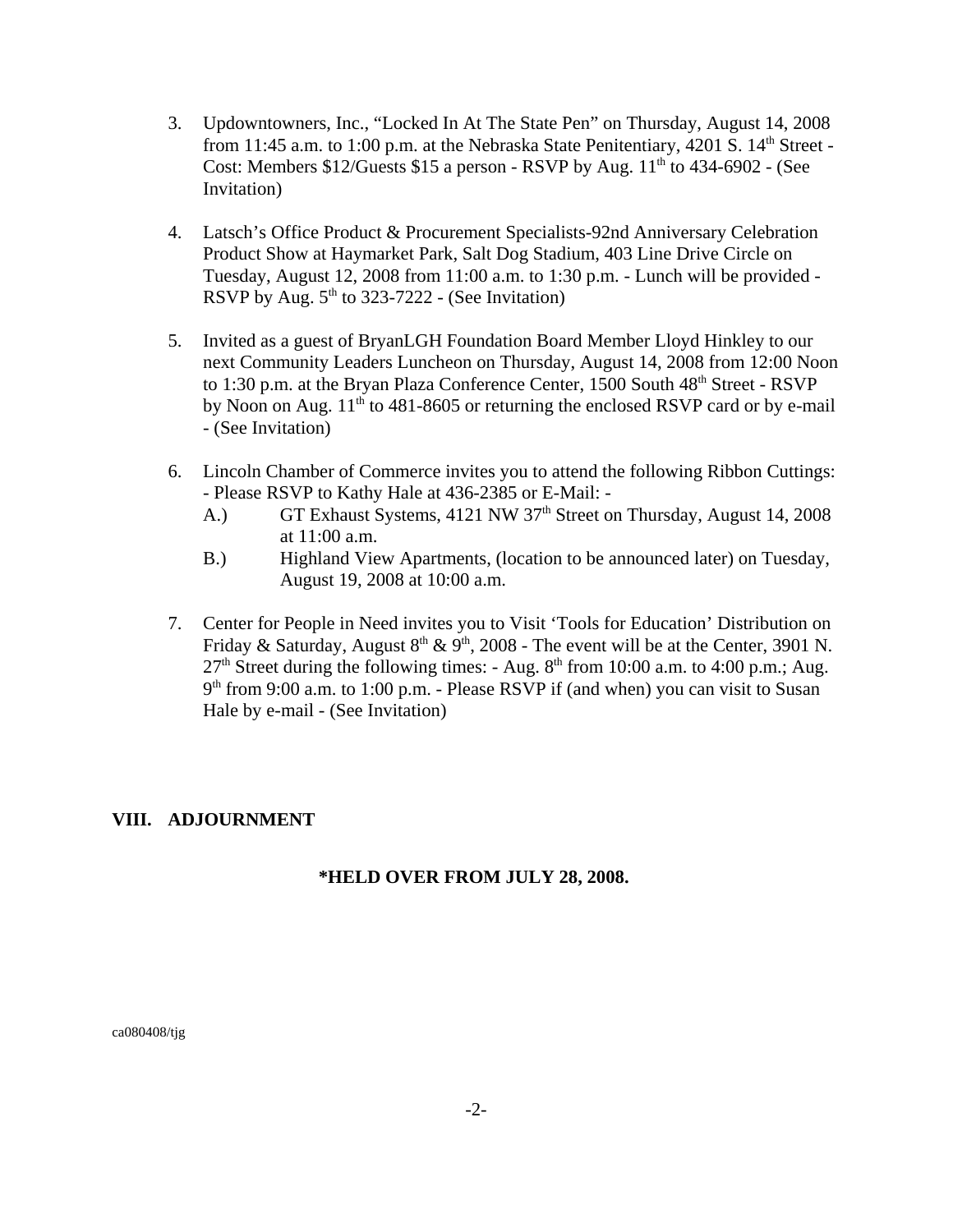Tuesday, July 22, 2008

Dear Commissioner Workman,

Thank you for your letter the other day asking for more information regarding the differences between using the JPA and the PBC to construct a jail. In general, I would characterize the use of the JPA as an "alternative" to the PBC and I suggest that there may be mutual advantages which would accrue to both the City and the County, if it is considered. This letter will try to outline some of those differences and, of course, it is up to the County to decide their value.

In general, the nexus of the JPA alternative stems from the original offer from the County, to the City, to partner in the construction of a 65 million dollar jail facility. The essence of that offer was to use the PBC to construct a jail. The County was asking that the city stop making payments for the operating costs of the jail and instead direct its payments over to the county to cover debt service on the jail (or lease payments that in turn make debt payments). This is a rather simplified explanation of this element of the county's offer, but it is a reasonable summary of their position. I have specific concerns regarding the PBC model, all of which I believe can be worked out, but they are issues that would need to be addressed. I will detail those issues later in this letter.

The second aspect of the PBC offer was to partner with the city in order that the county could extend the debt service payments past the 10 year time horizon limit of the County. I am familiar with this issue and in general I would be willing to look at extending the payments. The two arguments for a longer time horizon are:

- 1. Lower initial annual payments
- 2. Cost spreading to a larger population base (Lincoln will be 330,000 in 20 year vs. 290,000 in ten)

So long as the service life of the facility is longer than the debt service, the 20 year payment can be argued to be a better, more cost effective method (especially at today's low interest rate environment). One issue would be the bond vote at the most recent election, some have argued that "no" voters were saying pay for the jail over a shorter period of time. By and large it has been my opinion that the County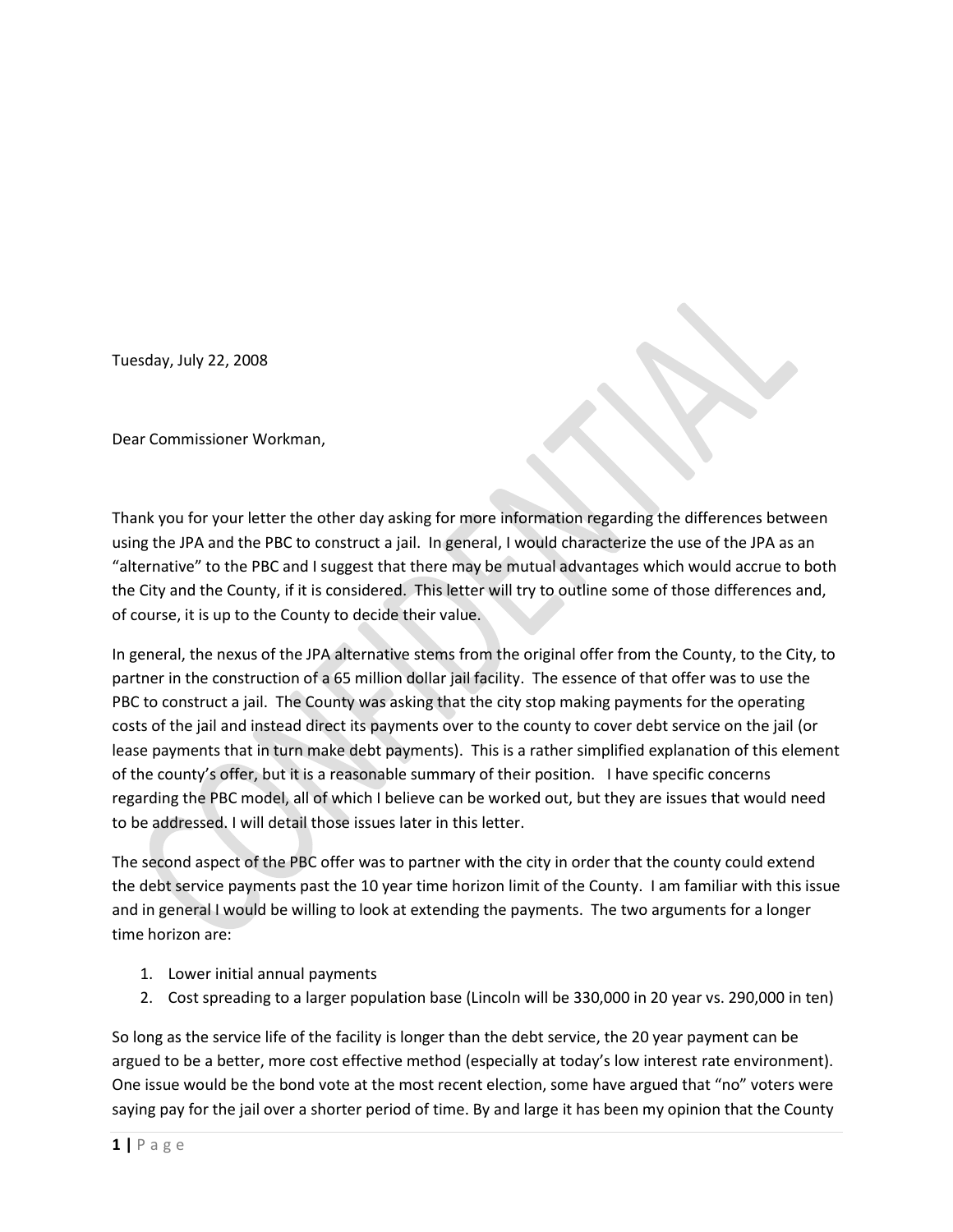Board should decide the issue of the need for the jail and interpreting the vote this May. The City's role in the Jail has always been as a "passive investor", we do not control the day-to-day operations of the jail, and we have not held meetings regarding the need for a jail. State Boards and Commissions that regulate the jail contact you, not the City Council or the Mayor.

Based on these two elements of the PBC offer (again that the city would partner in debt service and the city would assist in lengthening the term of the payments) I looked into the possibility of the JPA as an alternative that may have mutual benefit to both parties. Through the JPA, the city can contribute levy authority to provide debt service. By using the JPA the debt maturities can be extended to 20 or 25 years. Presently the City of Lincoln does not utilize any of its nickel of levy authority authorized via its interlocal agreements. We would be able to offer over to the County an amount of levy authority (what has been discussed is 3 cents) to a JPA to provide all of the debt service to construct the jail. This would lower (or eliminate) the need on the county side to raise the levy to provide debt service as was envisioned under the PBC model. One issue raised: does the levy authority that the city provides count towards the County's levy limit, imposed by the state? I have checked with several sources and the answer to that question is "No".

In exchange for the City's offer to cover, through the JPA, the debt service of the jail, the county would then need to take on the responsibility of all of the operational cost of the jail. We would need to amend the "jail interlocal" to suspend all costs to the city for housing inmates at the county jail while the city was a participant in the JPA. By going this route, we would not need to discuss a complicated system of debit and credits that would transfer back and forth between the City and County to adjust for the difference between the debt service obligations owed by the city, under the PBC model, and the actual experience of City jail inmates in any fiscal year.

It is this evening-up mechanism that I find most problematic of the PBC model. The direction that I was given by my Council was to address two issues for the city of Lincoln: How do we square up at the end of a fiscal year a credit back to the City and how do we protect the taxpayers of Lincoln from a spiraling cost increases from the operational side of a new jail? Finally does this new agreement limit future City councils?

Let me address these issues for you.

# **First what is the manner that the county sees to provide payments back to the city in the event the actual experience results in an amount significantly below recent history?**

If, for example, we use new technologies to ankle bracelet individuals who have committed city misdemeanor crimes, resulting in hundreds of thousands of dollars owed to the city, what is the manner that the county expects to pay the city? Second, I think we would all agree that the incentive system is a good system at lowering costs to the taxpayers. If some new technology would come forward, that dramatically lowers the incarceration rate of city inmates, while protecting public safety; which system (the PBC or the JPA) incents the quickest roll out of that alternative?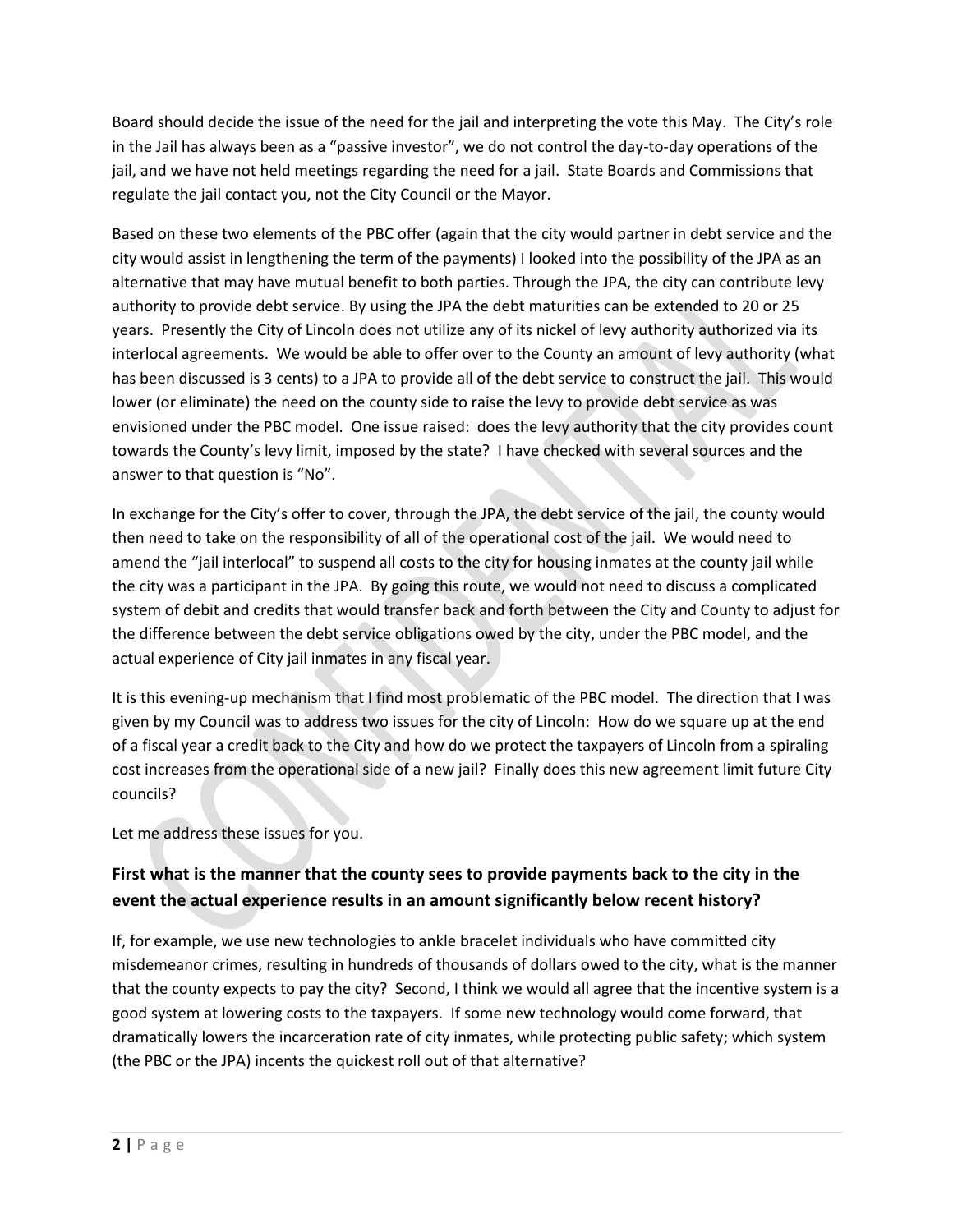Let me address the incentive question first. I, in no way wish to imply that the County would hold back technological advances that would accrue to the city, the recent roll out of the ankle bracelet program and its effect at lowering the cost to the city effectively disproves that notion. But it is also fair to point out that the County is presently incented to lower the overall prison population, due to the crowded conditions and the scrutiny of the Nebraska Jail Standards Board. Would some future Board, faced with a Jail potentially at 65% of capacity; what incentive is there, in that case, to roll out technological developments that lower the incarceration rate of city inmates?

At our last meeting, it was discussed that the city may not be an interested party (under the PBC model) if the city incarceration rate dropped to such a level that we were not a significant player in the jail's overall use. Under that scenario, there is an incentive to keep city prisoners in jail so that the city's participation level satisfies the PBC statute. In other words, there is a minimum participation needed to finance through the PBC, whereby going below that level would invalidate the use of the PBC. Currently the city represents 10% of the annual jail population. At what level would we need to go to invalidate the use of the PBC? One could certainly argue, at that point, there is an incentive to keep city prisoners in jail to at least maintain this minimum. Placing all of the day-to-day operational costs (as the JPA system does) in one person's hands would better rationalize the system of incentives to best serve the taxpayer.

As to the issue of balancing the debits and credit and making up to the city cash payments back to the city for a lower actual cost than the agreed upon debt (lease) service payments, I cannot speak to this issue from a County Board position, but as a City Councilman, I will say that large unanticipated payments of 100's of thousands of dollars would pose a problem on the City side. Using the PBC model I thought about a scenario where the actual experience was half of what the city had paid out in debt service. How would the County make up a payment back to the city in the amount of say \$750,000? Taking my city perspective I believe this would be problematic. I have worked through some methods of trading back and forth to even up this, similar to the way the City and LPS even up land accounts balances, but I don't believe this method of evening up large differences has been discussed with the city. I am interested in understanding how the county anticipates this process would work under the PBC. Again, under the JPA method there is no need to square up end of year differences.

# **How do we protect the taxpayers of Lincoln from a spiraling cost increases from the Operational side of a new jail?**

Let me be clear here. I am not implying any mismanagement of the county Jail. I know for a fact that the jail is nationally recognized and that the juvenile facility is a model for the country. I have been quite impressed with the education facilities, the booking facilities and other aspects of the County Jail. My question here rests on my experience with other businesses that have been equally talented and faced with changing circumstances, failed to anticipate all of the potential outcomes. There is truth to the saying "The best-laid plans of mice and men often go awry".

If the city is being asked to cede over to the county the issues of need and the type of facility that is being constructed, it seems that I should expect some protection from a calculation error that results in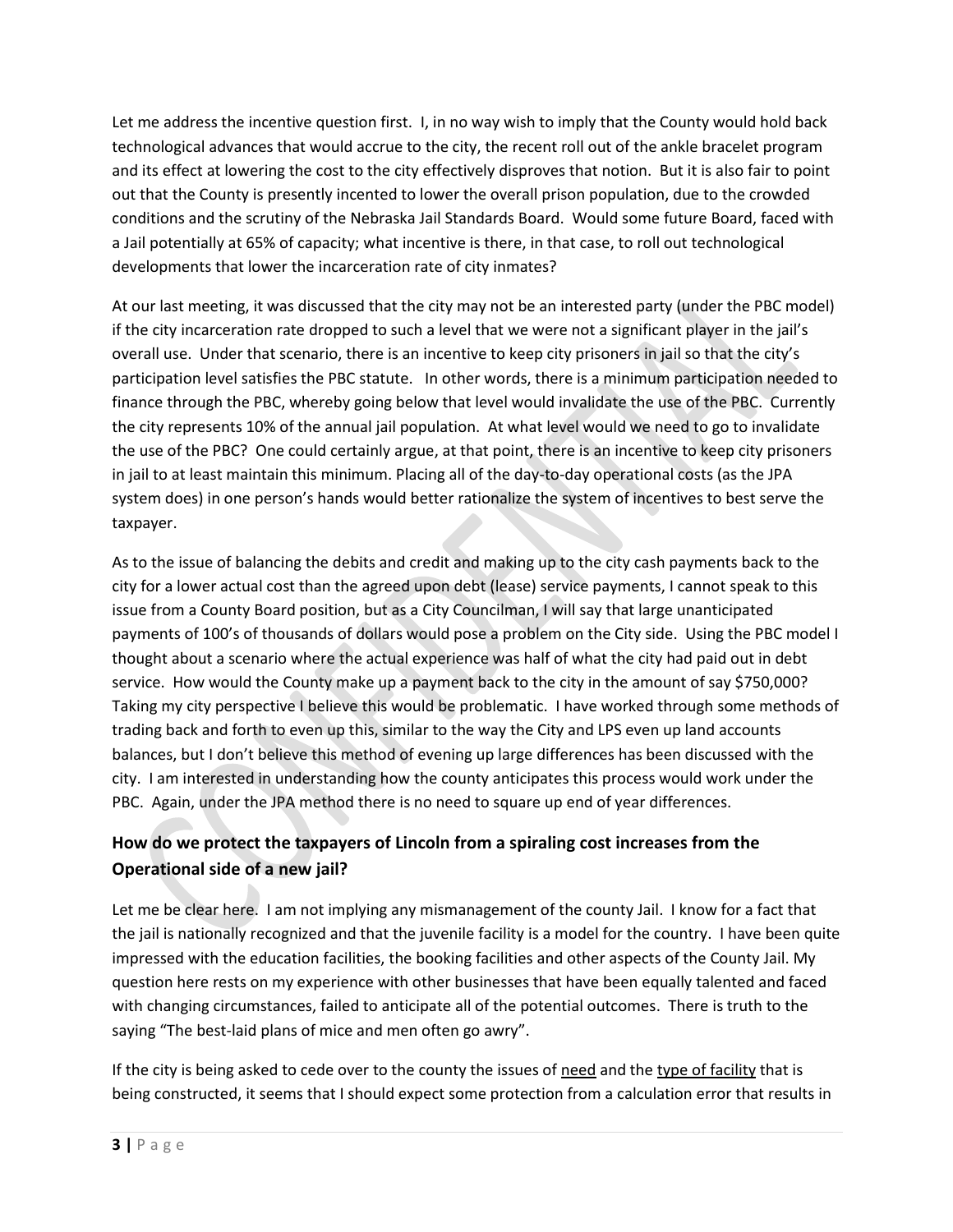dramatically increasing costs. I believe there will be cost savings to the County by having consolidated facilities, so my request to have some discussion of caps or limits to reduce the liability of large annual increases in costs to the city, should not be problematic, but I do believe they need to be addressed. What does the county believe is fair in this regard? (Again under the JPA model no provision needs to be established to cover this issue).

#### **Finally does this new agreement limit future councils?**

Both of these agreements (the PBC or JPA) appear to lock future councils into a 20 year agreement. I think it is fair to assume that people will commit crimes and we will be locking people up for those offenses, we've been doing that for far longer than 20 years. My Council colleagues would need to decide, as I will, if agreeing to a 20 year agreement that ties future Councils and County Boards together significantly hampers those bodies or not.

One difference though between the JPA and the PBC is that implied within the PBC model is the assumption that I will continue to charge and imprison city offenders similar to the way that I do now. The long-term trend in jail utilization though indicates otherwise. Years ago far more inmates were in Jail under city offences than they are now. The PBC model implies that I will continue to charge, convict, and imprison, on the city side, in enough scale that has a meaningful contribution towards the debt service of this 20 year bond. This is something that I do not know, and is something I would have to think about before I entangle future Council's with a 20 year agreement.

#### **Conclusions**

Bob thank you again for asking for my thoughts on this issue. I think the JPA model does not require end of year position squaring, protects the city from unanticipated costs, better allocates the incentives for cost controls, may provide the county with more levy flexibility and does not impinge the city in how the city may charge, convict, and imprison city crimes in the future, and frankly with those issues out of the way, can likely be implemented quicker than the PBC model.

Thank you for your service to this community.

Sincerely,

Dan Marvin Lincoln City Council